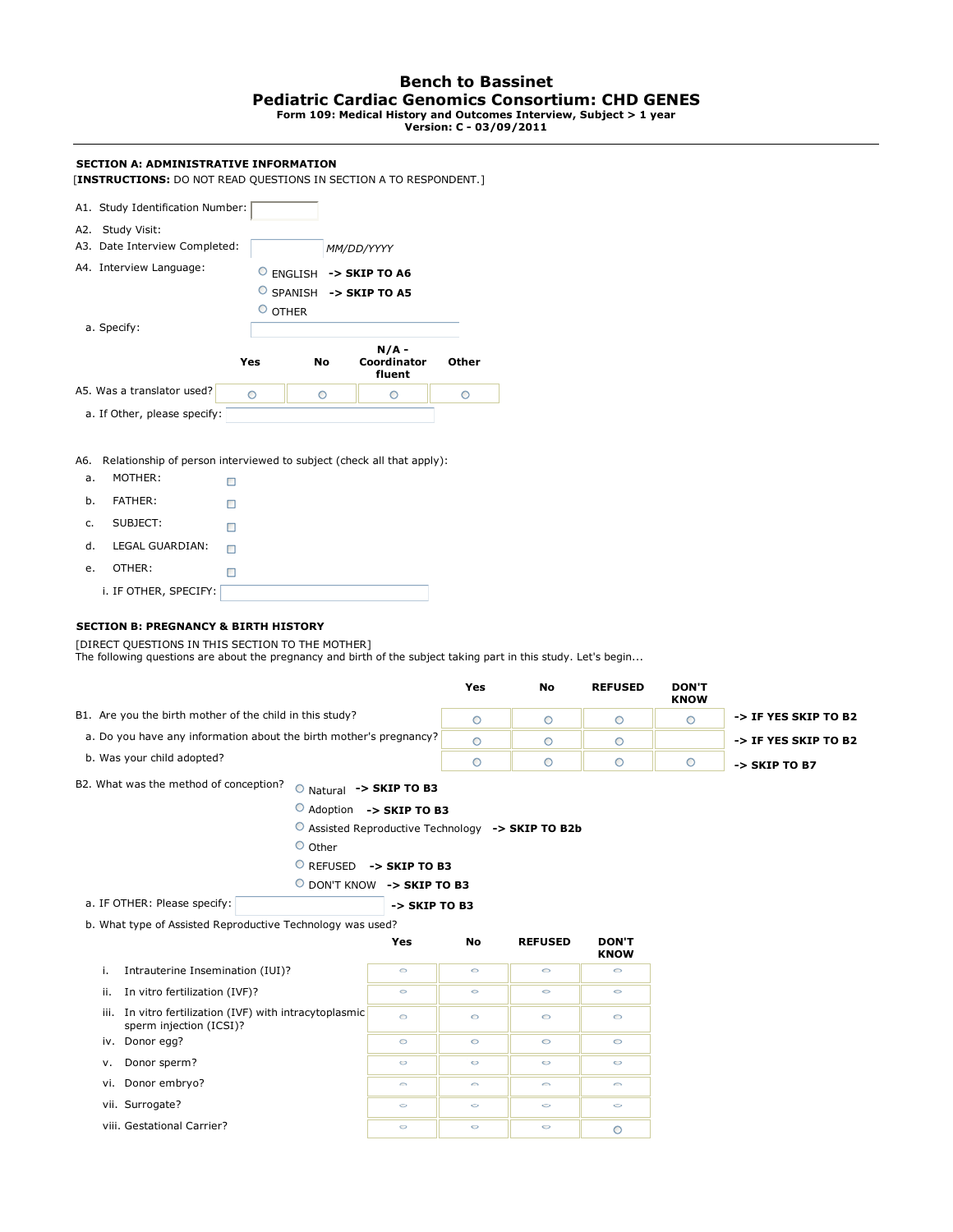| B3. |  | How tall are you? |
|-----|--|-------------------|
|     |  |                   |

| <b>Feet/inches Centimeters REFUSED</b>                                                                                          |                                          |                                           | <b>DON'T</b><br><b>KNOW</b> |                             |                                                                           |               |                                        |                             |                                                 |
|---------------------------------------------------------------------------------------------------------------------------------|------------------------------------------|-------------------------------------------|-----------------------------|-----------------------------|---------------------------------------------------------------------------|---------------|----------------------------------------|-----------------------------|-------------------------------------------------|
| a. Height Unit:<br>$\circ$                                                                                                      | $\circ$                                  | O                                         | $\circ$                     |                             | -> IF CENTIMETERS, SKIP TO B3d;<br>-> IF REFUSED OR DON'T KNOW SKIP TO B4 |               |                                        |                             |                                                 |
| Feet/inches: $h$<br>ft                                                                                                          | c.                                       | $\frac{1}{2}$ <sub>in</sub> -> SKIP TO B4 |                             |                             |                                                                           |               |                                        |                             |                                                 |
| d. Centimeters:<br>cm                                                                                                           |                                          |                                           |                             |                             |                                                                           |               |                                        |                             |                                                 |
| B4. What was your weight before you became pregnant with [SUBJECT'S NAME]?                                                      |                                          |                                           |                             |                             |                                                                           |               |                                        |                             |                                                 |
| Pounds                                                                                                                          | <b>Kilograms</b>                         | <b>REFUSED</b>                            | <b>DON'T</b><br><b>KNOW</b> |                             |                                                                           |               |                                        |                             |                                                 |
| a. Weight Unit:<br>$\circ$                                                                                                      | $\circ$                                  | $\circ$                                   | $\circ$                     |                             | -> IF KILOGRAMS, SKIP TO B4c;<br>-> IF REFUSED OR DON'T KNOW SKIP TO B5   |               |                                        |                             |                                                 |
| b. Pounds:                                                                                                                      | $\vert_{\text{lbs}} \vert$ -> SKIP TO B5 |                                           |                             |                             |                                                                           |               |                                        |                             |                                                 |
| c. Kilograms:<br>kgs                                                                                                            |                                          |                                           |                             |                             |                                                                           |               |                                        |                             |                                                 |
|                                                                                                                                 |                                          |                                           |                             |                             |                                                                           |               |                                        |                             |                                                 |
| B5. Have you ever had any of these illnesses or conditions?                                                                     |                                          |                                           |                             |                             | Yes                                                                       | No            | <b>REFUSED</b>                         | <b>DON'T</b>                |                                                 |
| Epilepsy or seizure disorder?<br>a.                                                                                             |                                          |                                           |                             |                             | $\circ$                                                                   | $\circ$       | $\circ$                                | <b>KNOW</b><br>$\circ$      | -> IF NO, REFUSED, OR                           |
| IF YES:                                                                                                                         |                                          |                                           |                             |                             | Yes                                                                       | No            | <b>REFUSED</b>                         | <b>DON'T</b>                | <b>DON'T KNOW SKIP TO</b><br>B5b                |
| i. Did you have this in the 6 months before the pregnancy with [SUBJECT'S                                                       |                                          |                                           |                             |                             |                                                                           |               |                                        | <b>KNOW</b>                 |                                                 |
| NAME <sub>1?</sub>                                                                                                              |                                          |                                           |                             |                             | $\circ$                                                                   | $\circ$       | $\circ$                                | $\circ$                     |                                                 |
| ii. Did you have this during the pregnancy with [SUBJECT'S NAME]?                                                               |                                          |                                           |                             |                             | $\circ$<br>Yes                                                            | $\circ$<br>No | $\circ$<br><b>REFUSED</b>              | $\circ$<br><b>DON'T</b>     |                                                 |
|                                                                                                                                 |                                          |                                           |                             |                             |                                                                           |               |                                        | <b>KNOW</b>                 |                                                 |
| Diabetes?<br>b.<br>IF YES:                                                                                                      |                                          |                                           |                             |                             | $\circ$<br>Yes                                                            | $\circ$<br>No | $\circ$<br><b>REFUSED</b>              | $\circ$<br><b>DON'T</b>     | -> IF NO, REFUSED, OR<br><b>DON'T KNOW SKIP</b> |
|                                                                                                                                 |                                          |                                           |                             |                             |                                                                           |               |                                        | <b>KNOW</b>                 | TO B6                                           |
| i. Did you have this in the 6 months before the pregnancy with [SUBJECT'S<br>NAME <sub>1?</sub>                                 |                                          |                                           |                             |                             | $\circ$                                                                   | $\circ$       | $\circ$                                | $\circ$                     |                                                 |
| ii. Did you have this during the pregnancy with [SUBJECT'S NAME]?                                                               |                                          |                                           |                             |                             | O                                                                         | O             | $\circ$                                | O                           |                                                 |
|                                                                                                                                 | Type 1                                   | Type 2                                    | <b>REFUSED</b>              | <b>DON'T</b><br><b>KNOW</b> |                                                                           |               |                                        |                             |                                                 |
| iii. What type of diabetes?                                                                                                     | $\circ$                                  | $\circ$                                   | $\circ$                     | $\circ$                     |                                                                           |               |                                        |                             |                                                 |
|                                                                                                                                 |                                          |                                           |                             |                             | Yes                                                                       | No            | <b>REFUSED</b>                         | <b>DON'T</b><br><b>KNOW</b> |                                                 |
| B6. Did you have gestational diabetes during your pregnancy with [SUBJECT'S<br>NAME <sub>1?</sub>                               |                                          |                                           |                             |                             | $\circ$                                                                   | $\circ$       | $\circ$                                | $\circ$                     | -> IF NO, REFUSED, OR<br><b>DON'T KNOW SKIP</b> |
| IF YES: How was it controlled?                                                                                                  |                                          |                                           |                             |                             |                                                                           |               |                                        |                             | TO B7                                           |
|                                                                                                                                 | Yes                                      | No                                        | <b>REFUSED</b>              | <b>DON'T</b><br><b>KNOW</b> |                                                                           |               |                                        |                             |                                                 |
| a. Controlled by diet                                                                                                           |                                          | $\circ$                                   | $\circ$                     | O                           |                                                                           |               |                                        |                             |                                                 |
| b. Controlled by medication                                                                                                     | $\circ$                                  | $\circ$                                   | $\circ$                     | O                           |                                                                           |               |                                        |                             |                                                 |
|                                                                                                                                 |                                          |                                           |                             |                             |                                                                           |               |                                        |                             |                                                 |
| Now we have a few questions about your child.                                                                                   |                                          |                                           |                             |                             |                                                                           |               |                                        |                             |                                                 |
| B7. How much did your child weigh at birth?                                                                                     |                                          |                                           |                             |                             |                                                                           |               |                                        |                             |                                                 |
|                                                                                                                                 | pounds/ounces kilograms                  |                                           | <b>REFUSED</b>              | <b>DON'T</b><br><b>KNOW</b> |                                                                           |               |                                        |                             |                                                 |
| a. Birth Weight Unit:                                                                                                           | $\circ$                                  | $\circ$                                   | $\circ$                     | $\circ$                     | -> IF KILOGRAMS, SKIP TO B7d;                                             |               | -> IF REFUSED OR DON'T KNOW SKIP TO B8 |                             |                                                 |
| Pounds/Ounces: b.<br>Ibs                                                                                                        | c. I                                     | OZ                                        | -> SKIP TO B8               |                             |                                                                           |               |                                        |                             |                                                 |
| d. Kilograms:                                                                                                                   |                                          |                                           |                             |                             |                                                                           |               |                                        |                             |                                                 |
| kgs<br>B8. What was your child's gestational age at birth? -> IF REFUSED OR DON'T KNOW SKIP TO B9; IF SOURCE PENDING SKIP TO C1 |                                          |                                           |                             |                             |                                                                           |               |                                        |                             |                                                 |
| weeks<br>а.<br>days<br>b.                                                                                                       |                                          |                                           |                             |                             |                                                                           |               |                                        |                             |                                                 |
|                                                                                                                                 | Yes                                      | No                                        | <b>REFUSED</b>              |                             | <b>DON'T</b>                                                              |               |                                        |                             |                                                 |
| B9. Was your child born premature?                                                                                              | $\circ$                                  | $\circ$                                   | $\circ$                     |                             | <b>KNOW</b>                                                               |               |                                        |                             |                                                 |
|                                                                                                                                 |                                          |                                           |                             |                             | $\circ$                                                                   |               |                                        |                             |                                                 |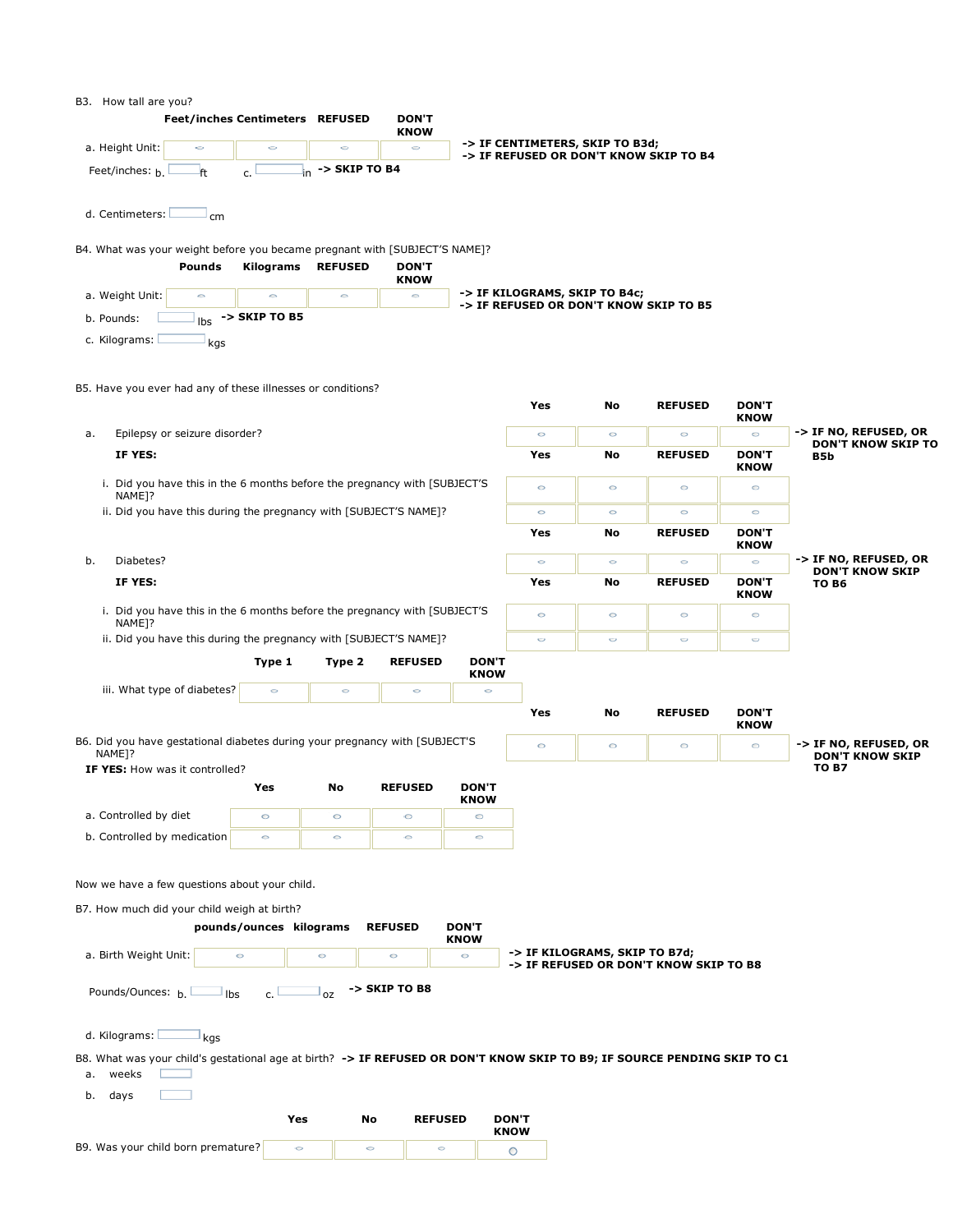### **SECTION C: SPECIAL SERVICES**

C1. Has your child ever received any of the following services?

|                                             | Yes | No | <b>REFUSED</b> | <b>DON'T</b><br><b>KNOW</b> | <b>SOURCE</b><br><b>PENDING</b> |
|---------------------------------------------|-----|----|----------------|-----------------------------|---------------------------------|
| a. Early Intervention:                      |     |    |                |                             |                                 |
| b. Feeding:                                 | C   |    |                |                             |                                 |
| c. Occupational Therapy / Physical Therapy: | С   |    | C              |                             | C                               |
| d. Speech:                                  | C   |    | C              |                             |                                 |

# C2. Has your child been diagnosed with any of the following disorders?

|                                                                                           | Yes     | No      | <b>REFUSED</b> | <b>DON'T</b><br><b>KNOW</b> |                             |              |
|-------------------------------------------------------------------------------------------|---------|---------|----------------|-----------------------------|-----------------------------|--------------|
| Behavioral:<br>a.                                                                         | $\circ$ | $\circ$ | $\circ$        | $\circ$                     |                             |              |
| i. IF YES: Please specify:                                                                |         |         |                |                             |                             |              |
|                                                                                           |         | Yes     | <b>No</b>      | <b>REFUSED</b>              | <b>DON'T</b><br><b>KNOW</b> |              |
| b. Developmental Delay:                                                                   |         | $\circ$ | $\circ$        | $\circ$                     | $\circ$                     |              |
| c. Learning Disability:                                                                   |         | $\circ$ | $\circ$        | $\circ$                     | O                           |              |
| d. Mental Retardation:                                                                    |         | $\circ$ | Ó              | $\circ$                     | O                           |              |
| e. Seizure Disorder (not febrile):                                                        |         | $\circ$ | $\circ$        | $\circ$                     | $\circ$                     |              |
| f. Speech Problem:                                                                        |         | $\circ$ | $\circ$        | $\circ$                     | $\circ$                     |              |
| g. Attention Deficit Disorder (ADD) / Attention<br>Deficit Hyperactivity Disorder (ADHD): |         | $\circ$ | $\circ$        | $\circ$                     | $\circ$                     |              |
| h. Anxiety:                                                                               |         | $\circ$ | $\circ$        | $\circ$                     | $\circ$                     |              |
| i. Autism Spectrum:                                                                       |         | $\circ$ | $\circ$        | $\circ$                     | $\circ$                     |              |
| j. Depression:                                                                            |         | O       | O              | $\circ$                     | O                           |              |
| k. Obsessive Compulsive Disorder:                                                         |         | $\circ$ | $\circ$        | $\circ$                     | $\circ$                     |              |
| I. Other Psychological Disorder:                                                          |         | 0       | 0              | $\circ$                     | 0                           |              |
| i. IF YES: Please specify:                                                                |         |         |                |                             |                             |              |
|                                                                                           |         |         |                | Yes                         | <b>REFUSED</b><br>No        | <b>DON'T</b> |

YEAR 3

|                                                                                               | Yes     | No | <b>REFUSED</b> | <b>DON'T</b><br><b>KNOW</b> | <b>SOURCE</b><br><b>PENDING</b> |
|-----------------------------------------------------------------------------------------------|---------|----|----------------|-----------------------------|---------------------------------|
| C3. Has your child had an exam by a geneticist (someone who<br>specializes in birth defects)? | $\circ$ |    |                |                             |                                 |
| C4. Has your child had genetic testing?                                                       | $\circ$ |    |                |                             |                                 |

#### **SECTION D: EDUCATION**

| COMPLETE SECTION D FOR SUBJECTS OVER 5 YEARS OF AGE                             | Yes                               | No                                                                          | <b>REFUSED</b>        | <b>DON'T</b>                                                                              |                                                 |  |  |  |  |  |
|---------------------------------------------------------------------------------|-----------------------------------|-----------------------------------------------------------------------------|-----------------------|-------------------------------------------------------------------------------------------|-------------------------------------------------|--|--|--|--|--|
|                                                                                 |                                   |                                                                             |                       | <b>KNOW</b>                                                                               |                                                 |  |  |  |  |  |
| D1. Is your child currently attending school?                                   | $\circ$                           | $\circ$                                                                     | $\circ$               | 0                                                                                         |                                                 |  |  |  |  |  |
| D2. What is the highest grade of school<br>$\circ$<br>your child has completed? | <b>NONE</b>                       | o<br>10th Grade                                                             |                       |                                                                                           |                                                 |  |  |  |  |  |
| $\circ$                                                                         | <b>PRESCHOOL</b>                  | 11th GRADE                                                                  |                       |                                                                                           |                                                 |  |  |  |  |  |
| $\circ$                                                                         | KINDERGARTEN                      | HIGH SCHOOL GRADUATE (PRIVATE PREPARATORY, PAROCHIAL, TRADE OR PUBLIC; GED) |                       |                                                                                           |                                                 |  |  |  |  |  |
| O                                                                               | 1st GRADE                         | $\circ$<br>PARTIAL COLLEGE, 2-YEAR COLLEGE DIPLOMA, OR TRADE SCHOOL         |                       |                                                                                           |                                                 |  |  |  |  |  |
| O                                                                               | 2nd GRADE                         | 3- OR 4-YEAR COLLEGE/UNIVERSITY GRADUATE                                    |                       |                                                                                           |                                                 |  |  |  |  |  |
| O                                                                               | 3rd GRADE                         | o<br>SOME GRADUATE SCHOOL                                                   |                       |                                                                                           |                                                 |  |  |  |  |  |
| O                                                                               | 4th GRADE                         | $\circ$<br>POST GRADUATE DEGREE<br>O<br>EDUCATED IN THE UNITED KINGDOM      |                       |                                                                                           |                                                 |  |  |  |  |  |
| O                                                                               | 5th GRADE                         |                                                                             |                       |                                                                                           |                                                 |  |  |  |  |  |
| O                                                                               | 6th GRADE                         | 0<br><b>OTHER</b>                                                           |                       | -> IF D1 IS NO, REFUSED OR DON'T KNOW AND D2 IS NONE, REFUSED                             |                                                 |  |  |  |  |  |
| O                                                                               | 7th GRADE                         | 0<br><b>REFUSED</b>                                                         |                       |                                                                                           | OR DON'T KNOW, END INTERVIEW.                   |  |  |  |  |  |
| O                                                                               | 8th GRADE                         | <b>DON'T KNOW</b>                                                           |                       | -> IF D2 IS EDUCATED IN THE UNITED KINDOM, GO TO D2a<br>-> IF D2 IS OTHER, GO TO D2b      |                                                 |  |  |  |  |  |
| O                                                                               | 9th GRADE                         |                                                                             |                       |                                                                                           |                                                 |  |  |  |  |  |
|                                                                                 |                                   |                                                                             | IF EDUCATED IN THE UK |                                                                                           |                                                 |  |  |  |  |  |
| a. What is the highest grade of school<br>your child has completed?             | <b>NURSERY OR RECEPTION</b>       |                                                                             |                       |                                                                                           | YEAR 11, SECONDARY SCHOOL, GCSE LEVEL EDUCATION |  |  |  |  |  |
|                                                                                 | 0<br>YEAR 1                       |                                                                             |                       | 0<br>YEAR 12                                                                              |                                                 |  |  |  |  |  |
| $\circ$                                                                         | YEAR <sub>2</sub><br>$Q$ vesp $Q$ |                                                                             |                       | YEAR 13, 6th FORM - A LEVELS, BTECs, OCR NATIONALS,<br>OR OTHER VOCATIONAL QUALIFICATIONS |                                                 |  |  |  |  |  |